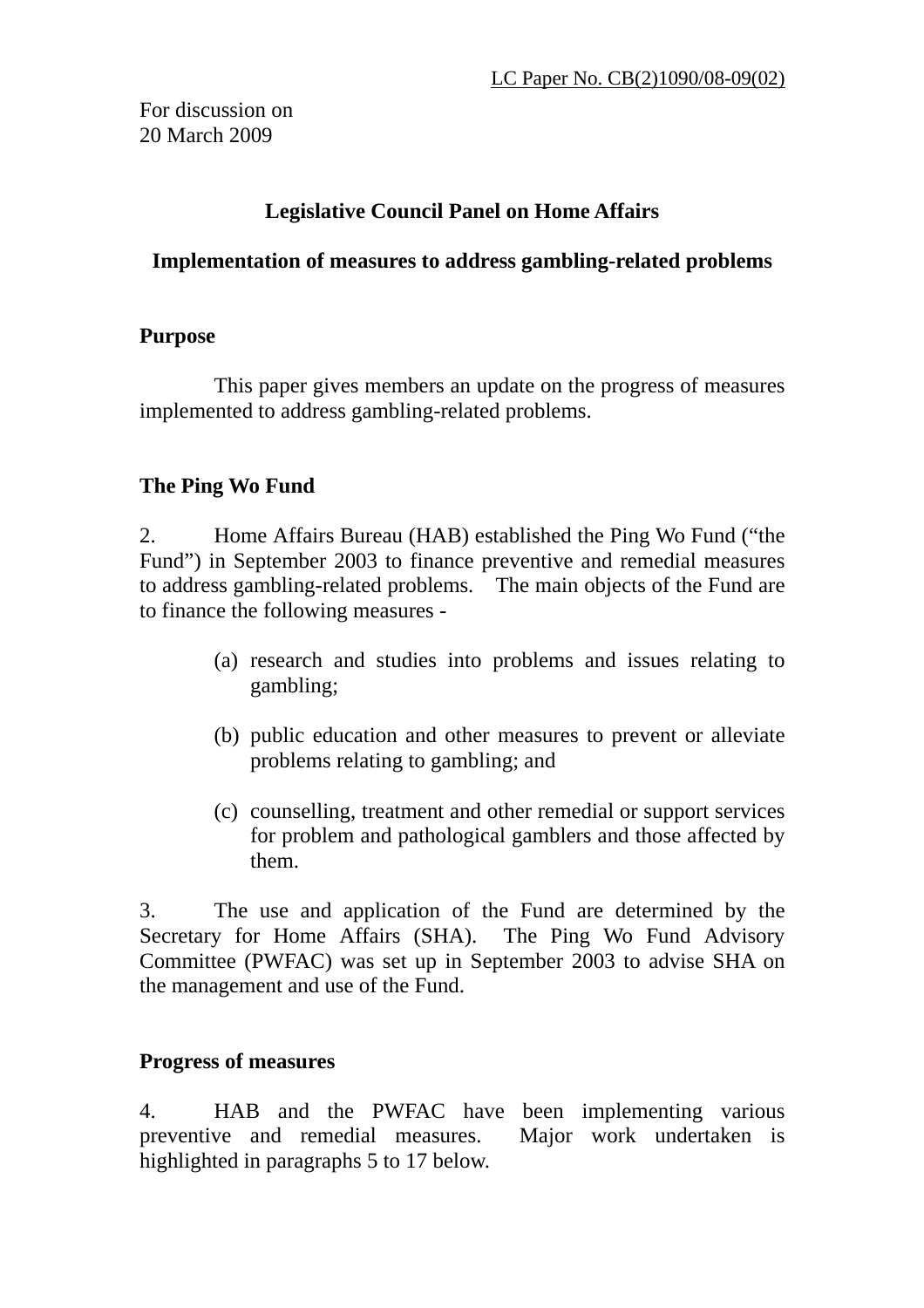# *A. Research on gambling-related issues*

5. In December 2007, we commissioned the Hong Kong Polytechnic University (PolyU) to conduct an "Evaluation Study on the Impacts of Gambling Liberalization in Nearby Cities on Hong Kong People's Participation in Gambling Activities and Development of Counselling and Treatment Services for Problem Gamblers".

6. Through multiple means of a telephone survey, documentary analysis, interviews with members of the four counselling and treatment centres funded by the Fund ("four Centres") and focus group discussions with users of the four Centres, the Study -

- (a) examined the pattern of Hong Kong people taking part in gambling activities, and the prevalence of problem and pathological gambling in Hong Kong; and
- (b) evaluated the effectiveness of the four Centres.

7. PolyU has completed the Study and briefed the PWFAC on the findings. Since the service provision of the four Centres constitutes part of the Study Report and the remaining finding of the Study Report may shed light on the most needed remedial measures for gamblers in Hong Kong, we have shared the Study Report with the counselling and treatment centres for problem and pathological gamblers. The Study Report has also been uploaded onto the website of HAB for public information. The Executive Summary of the Study Report is at **Annex** for members' easy reference.

8. On Hong Kong people's pattern in gambling, the Study has pointed out, amongst other things, the percentage of Hong Kong people involved in gambling has declined as compared to the figures obtained from two previous studies in 2001 and 2005. The prevalence rates of possible problem and possible pathological gambler have also declined slightly when compared with the previous rates. Mark Six Lottery is the most popular gambling activity among Hong Kong people, followed by social gambling such as playing mahjong or poker with friends or relatives. Amongst different types of gambling activities, football betting is more popular among working male who are aged between 20 and 39.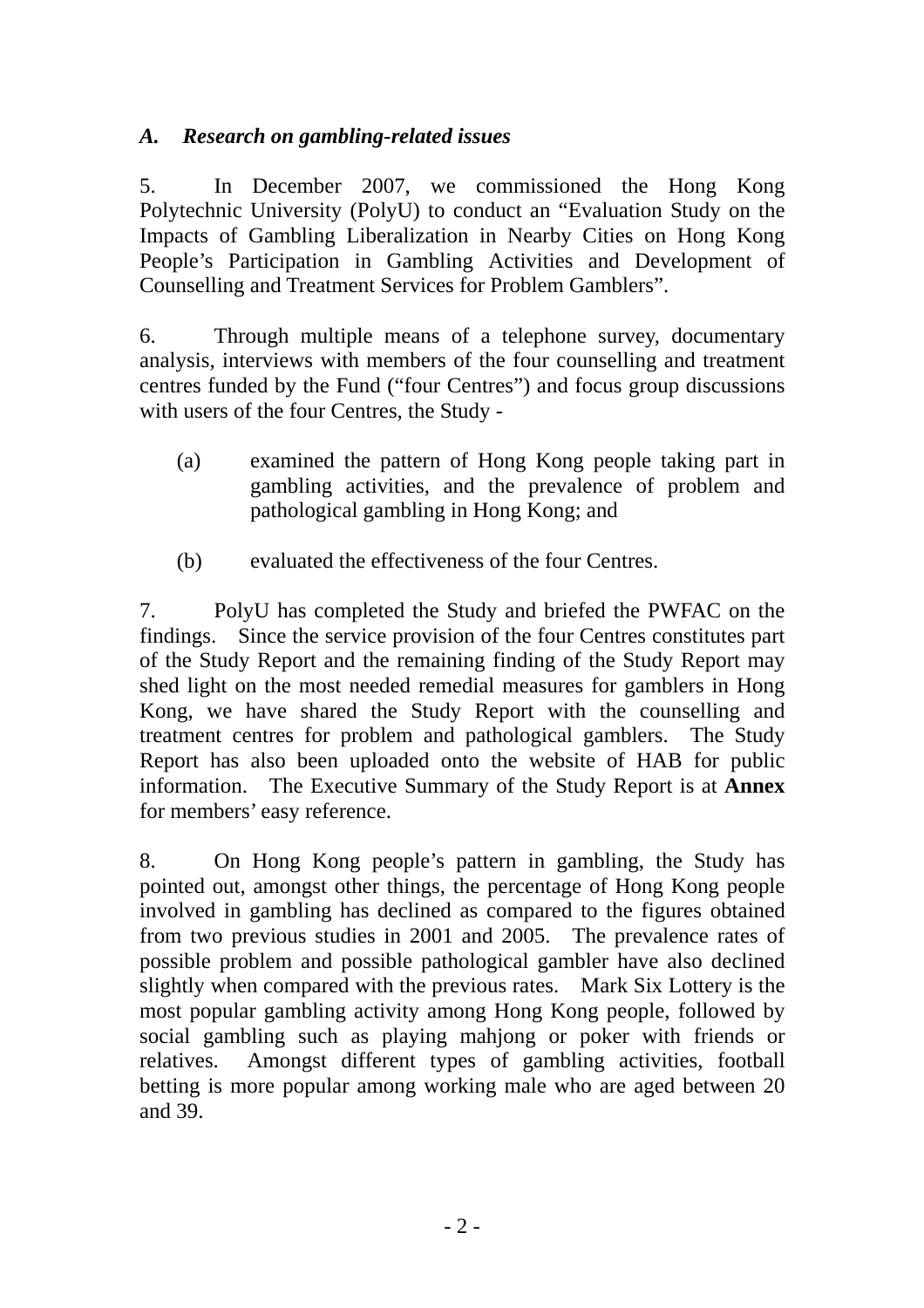9. After considering the Study Report, the PWFAC has agreed in-principle that it should formulate in 2010 a comprehensive framework on research work to be undertaken. The aim is to conduct studies on focused areas related to gambling, with a view to enabling PWFAC to recommend more strategic measures to prevent or alleviate gambling-related problems in Hong Kong.

10. With the re-assurance of the Study Report, the PWFAC also re-affirmed the importance of public education and the need to continue its funding support to four counselling and treatment centres. Details in these aspects are provided in paragraphs 13 to 17 below.

# *B. Public education campaign for preventing gambling-related problems*

11. We commissioned Radio Television Hong Kong (RTHK) to organize a series of education campaign in 2007 and 2008 on gambling-related issues. The campaign, known as "Do Not Gamble" campaign, included a T-shirt design competition, inter-school football matches and a TV Announcement of Public Interest ("API") design competition. All these activities aimed at arousing the awareness of school students and young people of the negative impact of gambling. On the recommendation of the PWFAC, we will commission RTHK to organize a new series of public education campaign in 2009 – 2010 to sustain the publicity effort.

12. In December 2008, the PWFAC launched a Ping Wo Fund Sponsorship Scheme for sponsoring non-government organizations ("NGOs") to conduct public education programmes and activities which aim at preventing and/or alleviating gambling-related problems. Priority will be given to projects/activities whose targets are young people. The Sponsorship Scheme is receiving applications.

13. We agree with the recommendation of the PWFAC that public education constitutes an important aspect of our anti-gambling work. We will continue to make use of the Fund to support other suitable publicity and public education campaigns to arouse the awareness of the public, in particular young people, the negative impact of gambling.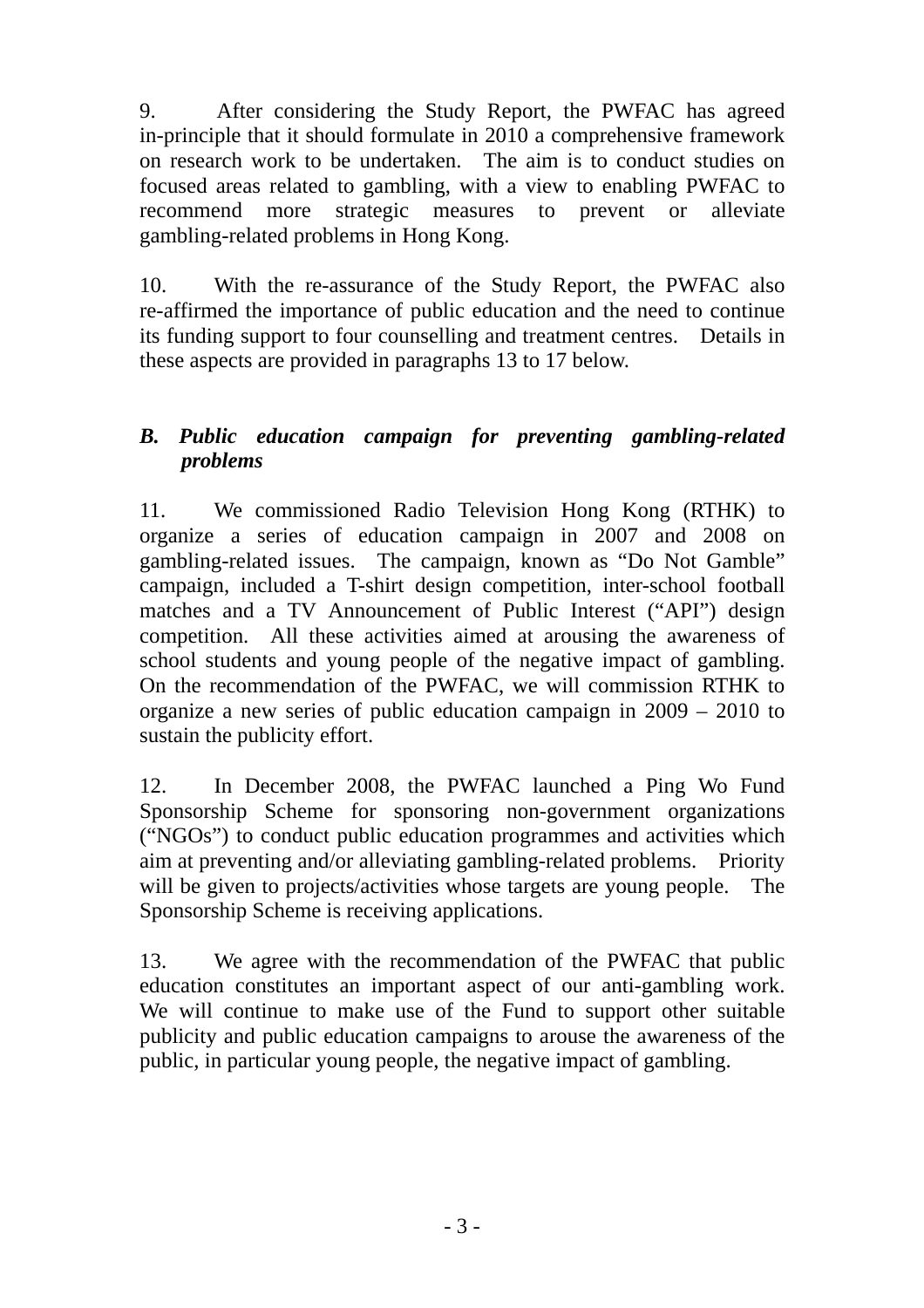# *C. Counselling and treatment services for problem and pathological gamblers*

14. With funding support from the Fund, Caritas-Hong Kong, Tung Wah Group of Hospital, Zion Social Services Limited and Hong Kong Federation of Youth Groups operate four counselling and treatment centres for problem and pathological gamblers. The former two centres, located in Tsuen Wan and Wan Chai, commenced operation in October 2003 and the latter two, located in Tseung Kwan O and Tuen Mun, in February 2007.

15. The four Centres provide specialized counselling and treatment services for problem and pathological gamblers and their family members. The four Centres also provide training programmes to help concerned professionals build up expertise in working with problem and pathological gamblers, organize education programme for the general public on problem and pathological gambling and how to prevent and cope with gambling-related problems.

16. From January to December 2008, the four Centres have received a total of 5 460 calls which require telephone counselling or follow-up actions, a total of 1 325 new cases which require face-to-face counselling or other referral services, organized some 140 staff and professional training sessions and over 230 public education programmes attended by around 39 000 people.

17. The service contracts of the four Centres will end on 31 December 2009. Considering that the Study referred to in paragraph 5 above has confirmed the need of continued provision of gambling counselling and treatment services, we will continue to make use of the Fund to fund the operation of four counselling and treatment centres. To ensure that the centres will provide services that are most required by the community, we are conducting a review of the scope and scale of services, amount of annual funding, etc. We will take into account the findings of the Study and views of the existing operators and relevant stakeholders in the process. Our preliminary proposal is to introduce, amongst other things, service contracts of a longer duration so as to facilitate better service and manpower planning by the Centre operators; and to extend the service hour of the gambling counselling hotline to 24 hours a day to strengthen support for service recipients. Our plan is to seek the advice of the PWFAC and complete the tender and award of new service contracts in the second half of 2009 so that the selected operators would have sufficient preparation time to start operation according to the new terms and conditions starting from January 2010.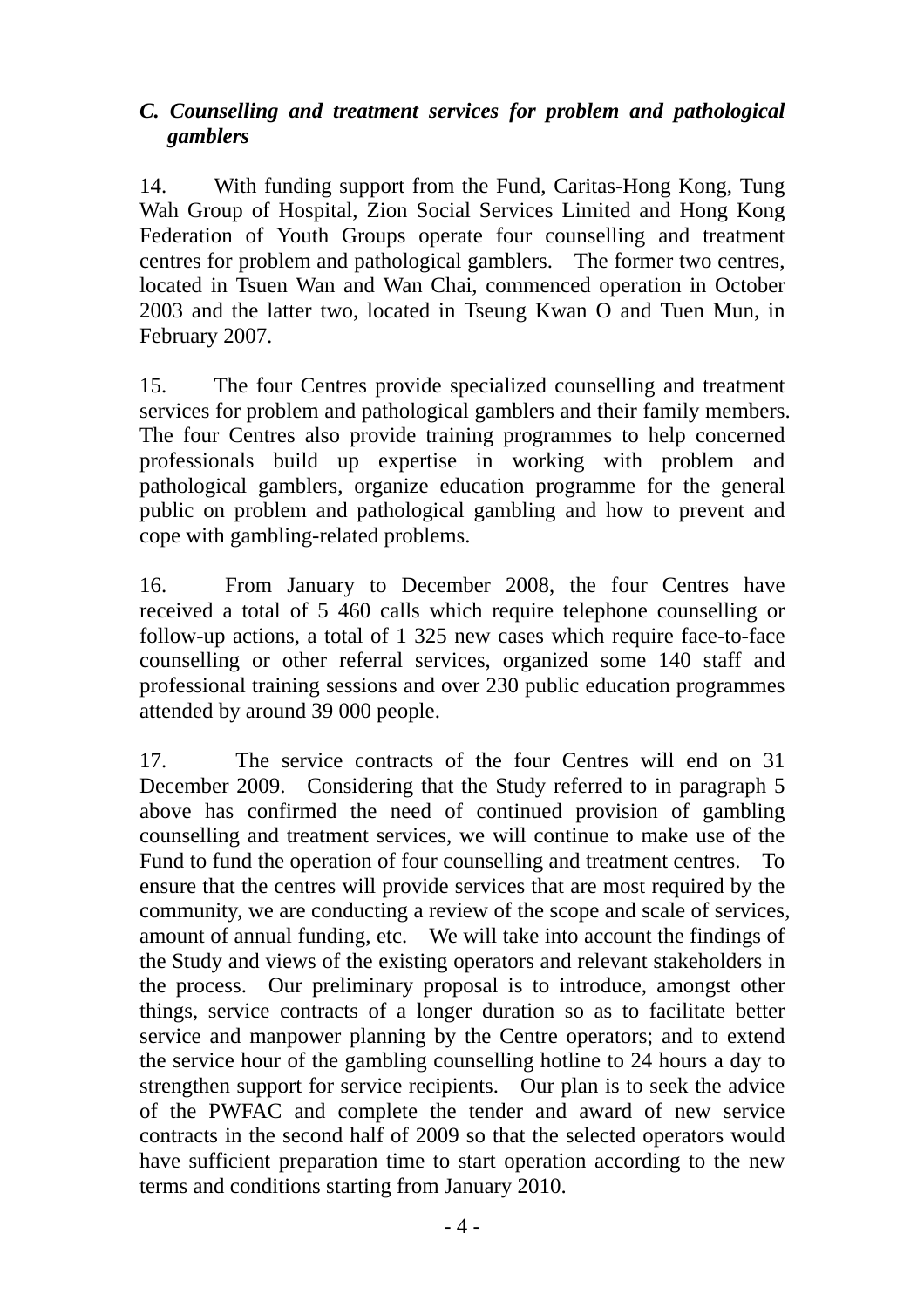18. We will make on-going efforts to review, improve and implement measures to tackle gambling-related problems, and consult the PWFAC and other stakeholders from time to time.

Home Affairs Bureau March 2009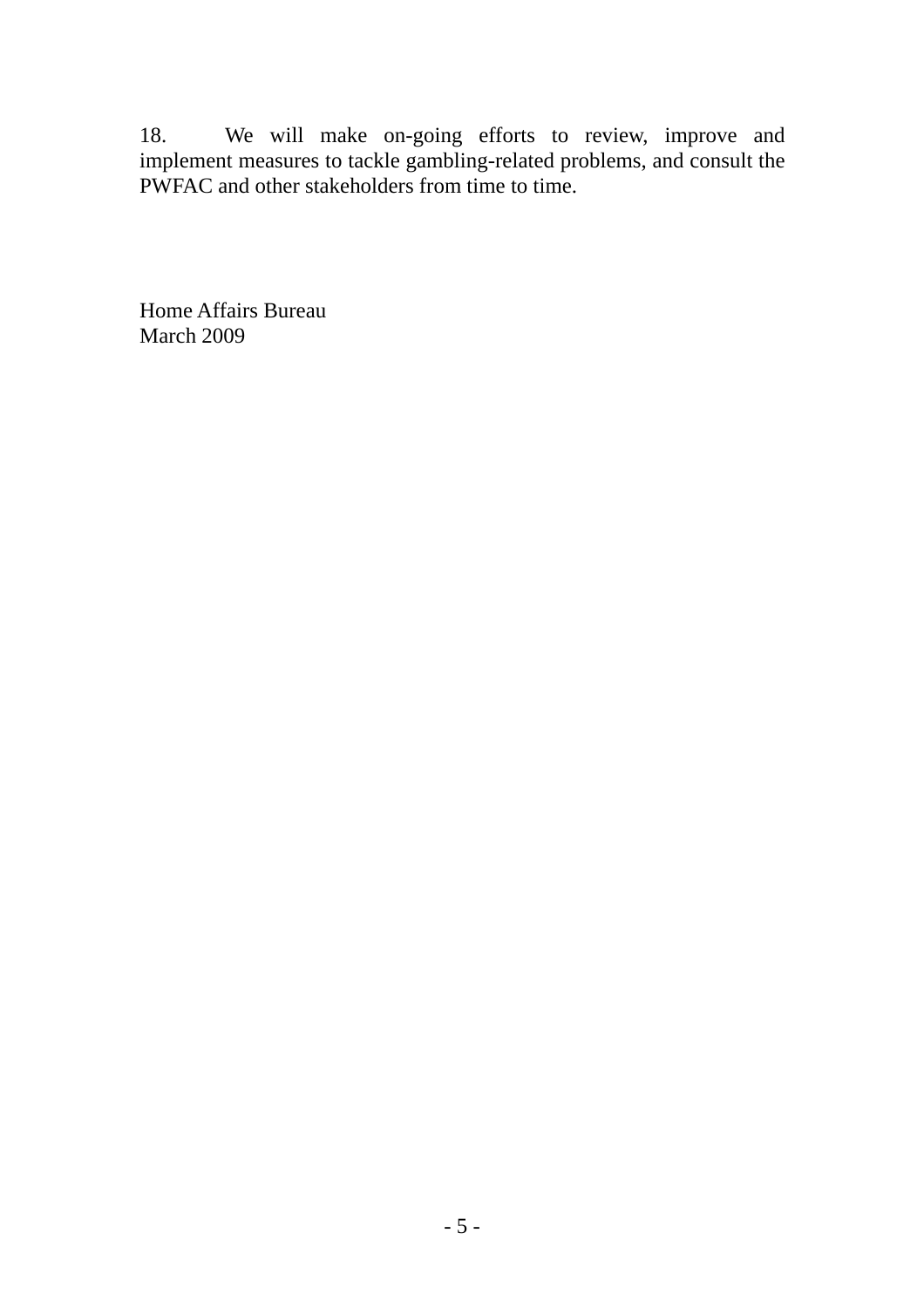**Annex** 



**Evaluation Study on the Impacts of Gambling Liberalization in Nearby Cities on Hong Kong Peoples' Participation in Gambling Activities and Development of Counselling and Treatment Services for Problem Gamblers** 

**Final Report (2008)** 

# **Department of Applied Social Sciences The Hong Kong Polytechnic University**

**Comissioned by Home Affairs Bureau Government of the Hong Kong Special Administrative Region** 

**December, 2008**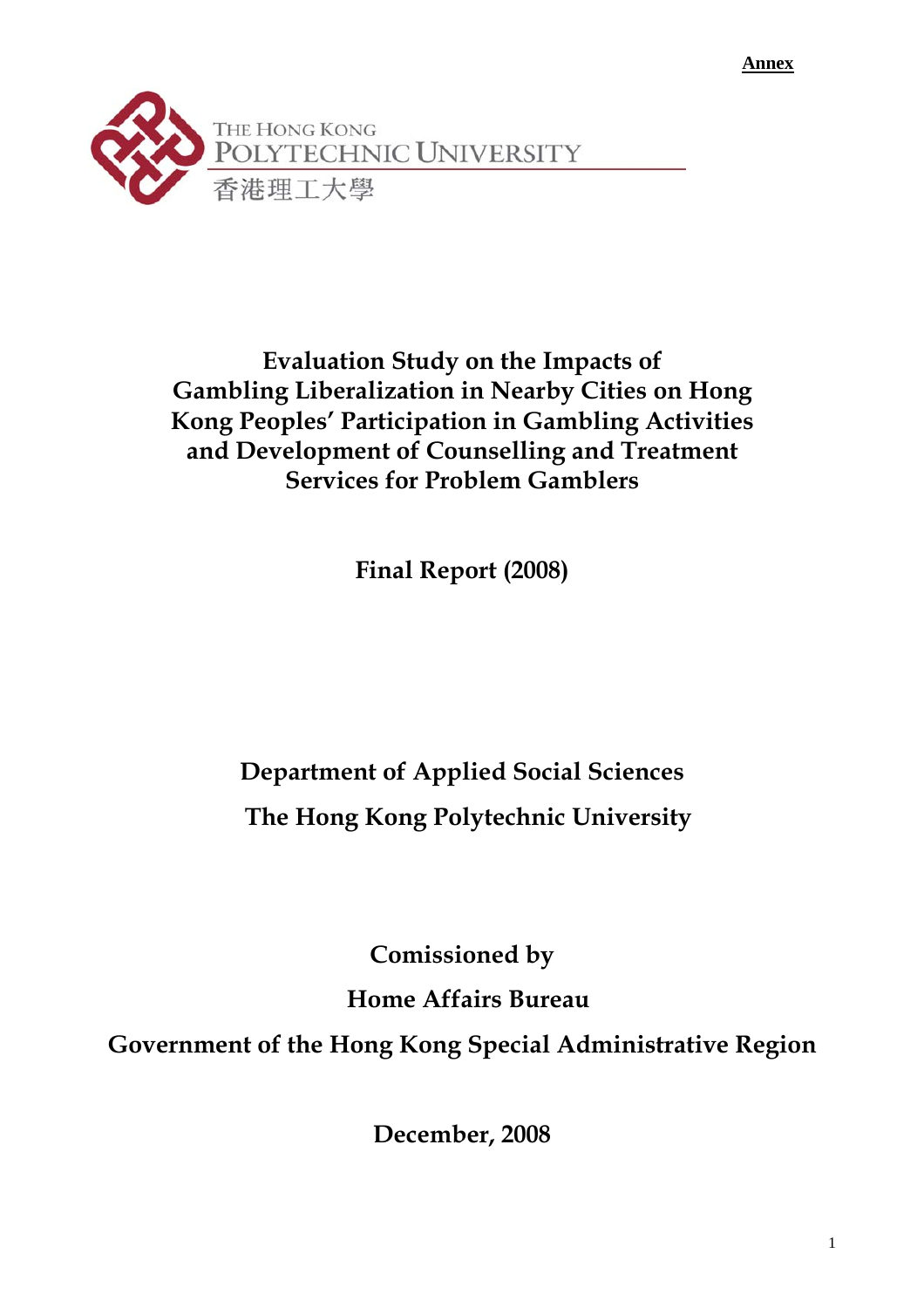# **Research Team Members**

Department of Applied Social Sciences, The Hong Kong Polytechnic University

## **Prof. Howard Chi-ho Cheng**

*Professor and Associate Head (Principal Investigator)* 

**Dr. Helen Kit-wan HO**  *Assistant Professor* 

**Mrs. Jenny Hui Lo Man-chun**  *Lecturer* 

**Dr. Irene Lai-kuen WONG** 

*Assistant Professor* 

**Miss Stella Sau-kuen WONG**  *Instructor* 

**Dr. Chung-yan Ip** 

*Post-doctoral Fellow* 

#### **Mr. Ka-man LEE**

*Research Associate* 

Wanco Consultants Limited

**Dr. Jimmy Wong Chi-tsing**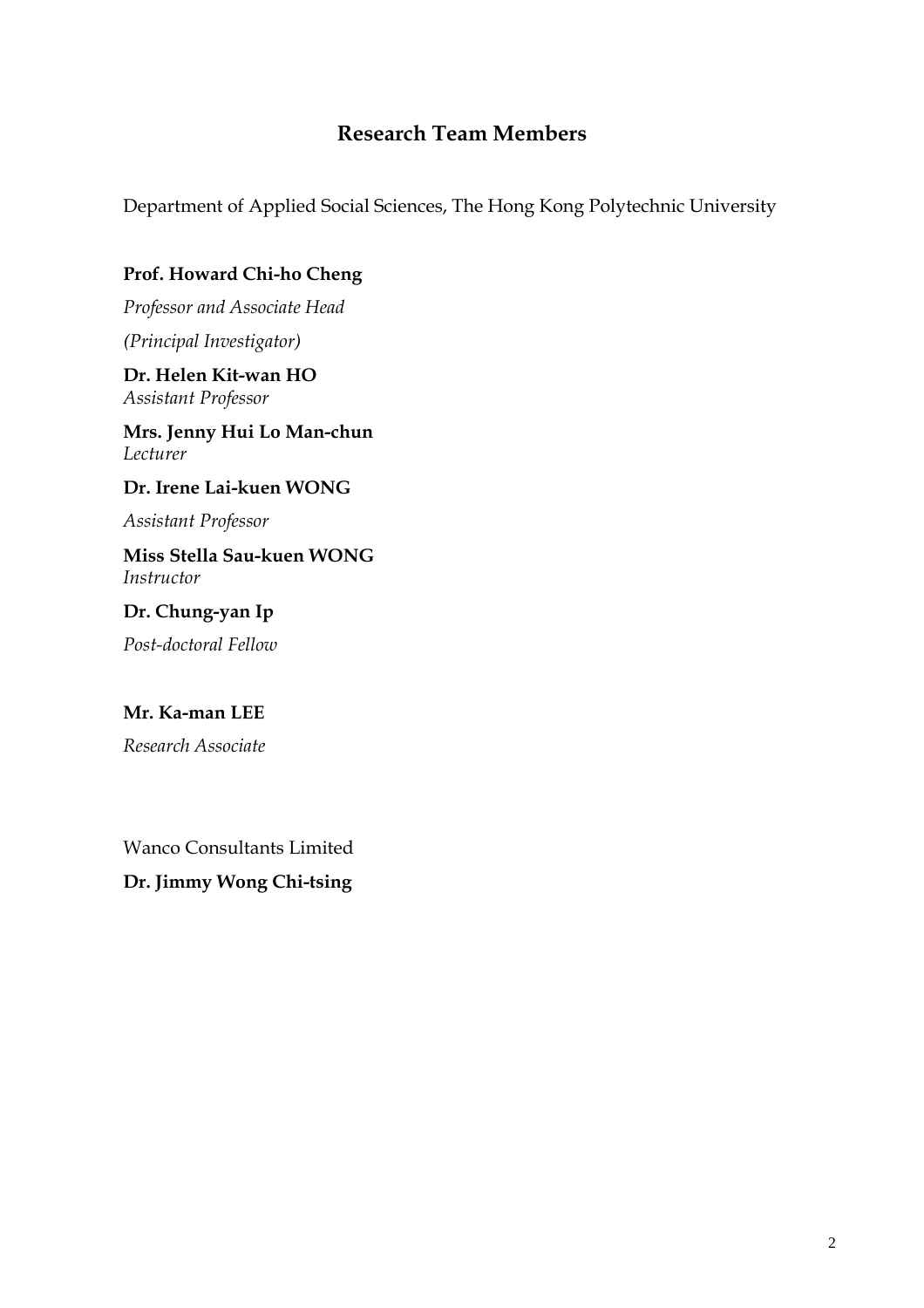### **Evaluation Study on the Impacts of Gambling Liberalization in Nearby Cities on Hong Kong Peoples' Participation in Gambling Activities and Development of Counselling and Treatment Services for Problem Gamblers**

### **Final Report (2008)**

#### **Executive Summary**

#### 1 **Background of the study**

- 1.1 At the beginning of the millennium, Macau had released its monopoly system on the operation of the gaming industry and started to gear towards a wholesome development in this field. Singapore followed suit and casinos were formally coming into beings. The gaming industries in districts around Hong Kong are growing in high speed. Basing on this fact and the demands from the community, the Home Affairs Bureau of the Hong Kong Special Administration Region Government had commissioned, respectively in 2001 and 2005, the Hong Kong Polytechnic University and then the University of Hong Kong to carry out two major public research studies to better understand the situation of Hong Kong people taking part in gambling activities, and to trace changes of the prevalence rate on problem or pathological gambling. Besides, in 2003 the SAR government had also financed, through the Ping Wo Fund, the establishment of two counselling and treatment centres designated in providing supportive service to people and their family members perplexed by problem gambling, namely the Caritas Addicted Gamblers Counselling Centre and the Even Centre of the Tung Wah Group of Hospitals. In 2007 two similar but smaller scale counselling and treatment centres, also financed by the Ping Wo Fund, were put into service. They are the Yuk Lai Hin of the Zion Social Service and the Gambling Counselling Centre of the Hong Kong Federation of Youth Groups.
- 1.2 In 2007, the Home Affairs Bureau commissioned the Hong Kong Polytechnic University to carry out an evaluation study aiming to
	- examine the pattern of Hong Kong people taking part in gambling activities within the past year under the rapid growth of the gaming industries in districts nearby, and their knowledge on the preventive treatment measures for problem gambling;
	- examine and analyse the service development situation of the four counselling and treatment centres (the four centres) financed by the Ping Wo Fund especially on the roles they played and the challenges met relating to the preventive treatment on problem gambling aspect; and
	- probe into the ways ahead for gambling policies in Hong Kong, in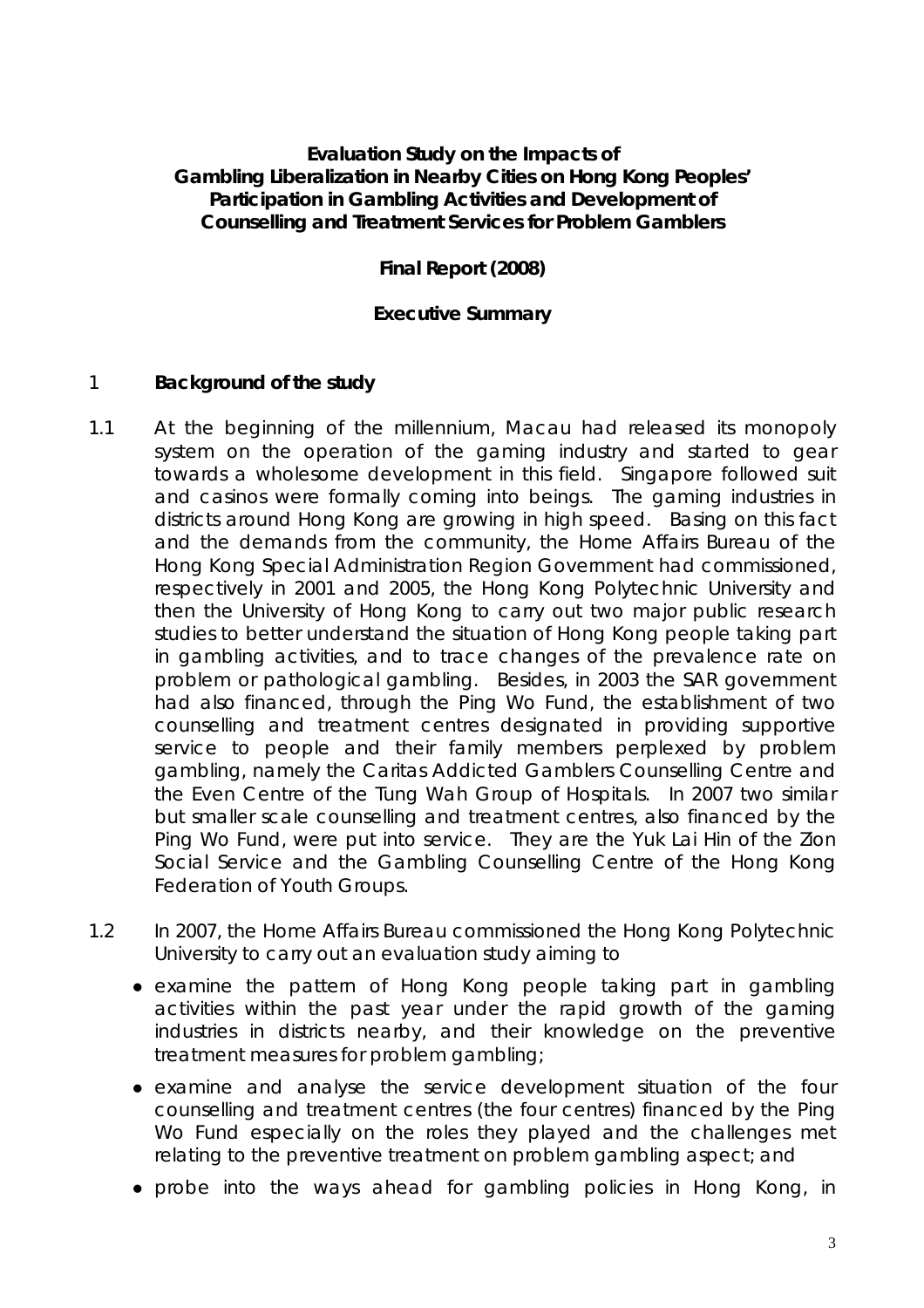particular those concerning the preventive treatment on problem gambling.

- 1.3 Study Methods
	- Telephone Survey Telephone Poll on "Hong Kong People's Participation in Gambling Activities 2008" was aimed at obtaining a clear view on the situation of Hong Kong people taking part in gambling activities during the past year. On the other side, it was also meant to examine the advertising effect on the promotion of preventive treatment on problem gambling. 2,088 randomly sampled Hong Kong citizens aged at 15 or above were being successfully interviewed via the telephone lines between 19 and 28 March 2008. (Please refer to Chapter 1.)
	- Documentary Analysis To examine the past year performance of the four centres by means of the outcome indicators through the service data handed in to the Home Affairs Bureau by the four centres themselves. The research team also took into reference the respective assessment progress reports handed in to the Home Affairs Bureau by the four centres to sum up the service encounters and propose developments ahead. (Please refer to Chapter 2.)
	- Individual Face-to-face Interviews The research team had organised indepth individual face to face interviews with core members of the four centres, namely a total of 17 centre organizers and professional counsellors, to gain a better understanding and interpretation on the challenges and restrictions faced by the four centres during their process of development. (Please refer to Chapter 3.)
	- Focus Groups The research team had held a total of ten focus group discussion sessions, about two to three sessions held respectively in each of the four centres, with a total attendance of 66 service users. It was aimed, through these focus group discussions, to obtain feedbacks from the service users on the services provided by the four centres. (Please refer to Chapter 4.)

# 2 **Trend of Hong Kong People Taking Part in Gambling Activities**

#### 2.1 Profiles of Hong Kong Peoples' Participation in Gambling Activities

- 2.1.1 The telephone poll revealed that although the percentage had decreased when compared with the two previous similar studies, it was still a common practice in the past year for those being interviewed to take part in gambling activities. **There were 7 out of every 10 being interviewed indicated their participation in gambling activities during the past year.**
- 2.1.2 Placing bets on the Mark 6 Lottery was the most popular gambling activity among Hong Kong citizens (61.8%), followed by the taking part in social gamblings (34.2%), horse racings (17.1%), gaming activities in Macau casinos (10.8%) and football bettings (7.7%).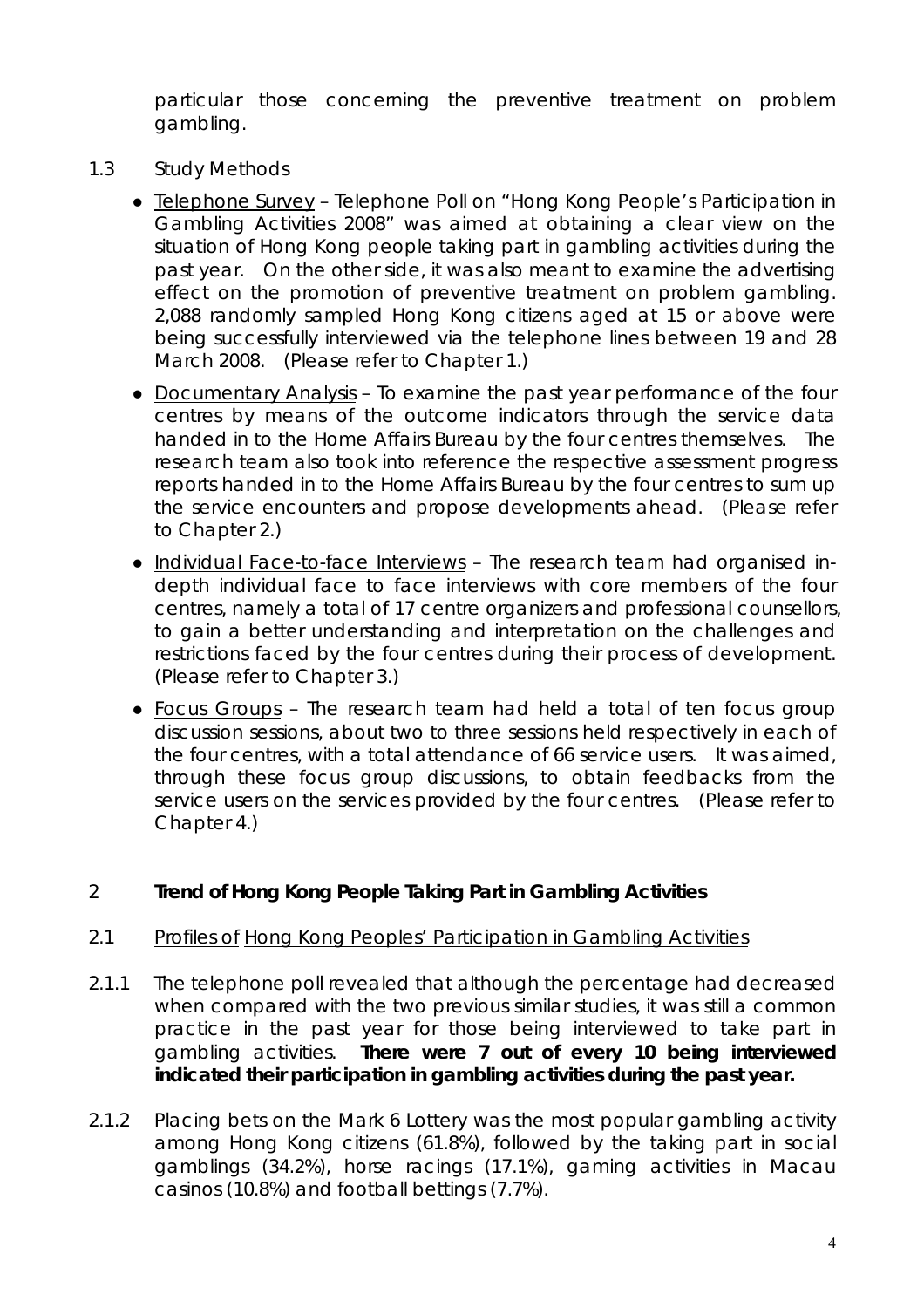- 2.1.3 The statistical analysis reflected that those being interviewed tended to take part in different kinds of gambling activities according to their individual social and economic backgrounds. For example, those taking part in horse racings mainly involved males aged 40 or above, employed with an education level at junior secondary or below. As with football bettings, the younger males aged at 20-39, employed with senior secondary or tertiary education level, took up a larger percentage. As for those who participated in Macau casino gaming activities also involved mainly younger males aged 20-39, employed with a higher educational background.
- 2.1.4 The monthly average spending on those regulated gambling activities amounted to \$732.7 per each of those being interviewed. The placing of bets on horse racings took up the largest percentage.
- 2.1.5 **More than one third (34.2%) of those being interviewed indicated that they first took part in gambling activities before the age of 18.** More than half (53.5%) indicated that their first participation in gambling activities was at the age of 18 to 29.
- 2.1.6 **The prevalence rates of "possible problem gambler" and "possible pathological gambler" obtained in this study are 2.8% and 1.7% respectively. These show a slightly downward trend when compared with the percentages obtained from the two previous similar studies (respectively 4.0% and 1.8% in 2001 and 3.1% and 2.2% in 2005).**
- 2.1.7 The statistical analysis indicated that if other conditions remained unchanged, **males who had taken part in football bettings, horse racings and gaming activities in Macau casinos bore the biggest possibility of becoming "problem or pathological gamblers".**
- 2.2 Effectiveness of Advertisements on Preventive Measures against Problem Gambling
- 2.2.1 Since 2003 upon the passing of the Bill to regulate football bettings in Hong Kong, the SAR government had at the same time been strengthening the publicity on promoting the prevention of or solution to gambling problems within the community. Yet after 5 years' time, only 37.8% of those being interviewed indicated they took notice of such publicities.
- 2.2.2 In addition, most of those being interviewed (93.5%) indicated that they had not heard of, or could not tell exactly the names of, those counselling and treatment service centres designated for people and their family members perplexed by problem gambling.
- 2.2.3 **Most of those being interviewed revealed that when they encountered with gambling problems, they would approach the gambling counselling centres which were specially designed for gamblers and their family**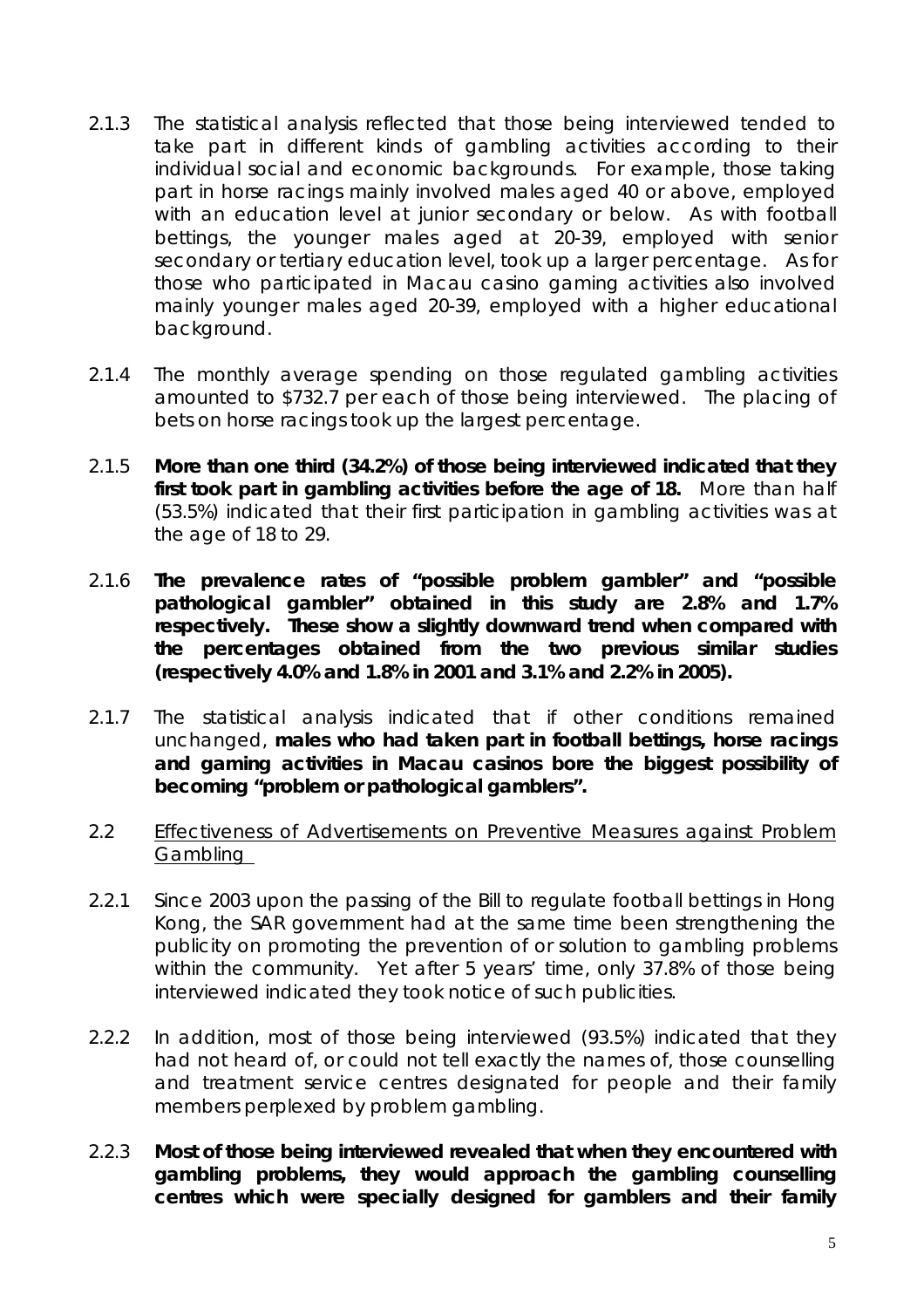**members, yet 31.4% of those being interviewed refused to do so. Among those who were willing to seek assistance, younger females with higher educational background and those who were not "possible problem or pathological gamblers" were the majority. Those who indicated they would not seek assistance distinctly involved mainly elder males at lower education level and those "possible problem or pathological gamblers".**

- 2.3 Rampant Increase of Gambling Outlets in Nearby Cities and its Impacts
- 2.3.1 Although there were not too many of those being interviewed indicated their notice on the opening of mega casinos in districts nearby and the increase of their desire to visit these casinos to take part in the gambling activities, **yet further statistical analysis revealed that the higher educational level of those being interviewed were more inclined to participate in such. While in every four of the "possible problem or pathological gamblers", there was one (23.9%) who indicated that the coming into business of such mega casinos did increase their desire to personally take part in gambling activities.**
- 2.3.2 It is becoming a trend in recent years to promote gambling activities through the launching of advertisements in the mass media in Hong Kong. Nearly two-third (64.2%) of those being interviewed showed an interest on these advertisements. Among them, young people aged 15 to 19, employed with secondary or tertiary education, and those "possible problem or pathological gamblers", were the majority. Apart from this, it is worth to take note on the contrasting data that 5.2% and 6.8% of the respondents had indicated respectively that such advertisements made them "more willing to" and "more unwilling to" take part in gambling activities.
- 3 **Challenges and Constraints Faced by Existing Treatment Centres Currently**
- 3.1 As reflected by the figures handed in to the Home Affairs Bureau by the four centres in areas concerning the tendering of assistance to service users in self-controlling their desire to participate in gambling activities, or in the strengthening of the resistant effort of service users against problem gambling, up to the degree of satisfaction on the part of the service users in relation to aims and effects over the services provided to them, **the work performance of the four centres achieved in the past year went more better than those targetted in their performance pledges.**
- 3.2 While processing to attain the encouraging effectiveness, the four centres had come across challenges and restrictions in the meantime at various levels in important areas such as **the counselling and treatment, research, and community education**.

A. Counselling and Treatment – Providing suitable and effective counselling and treatment to gamblers and their family members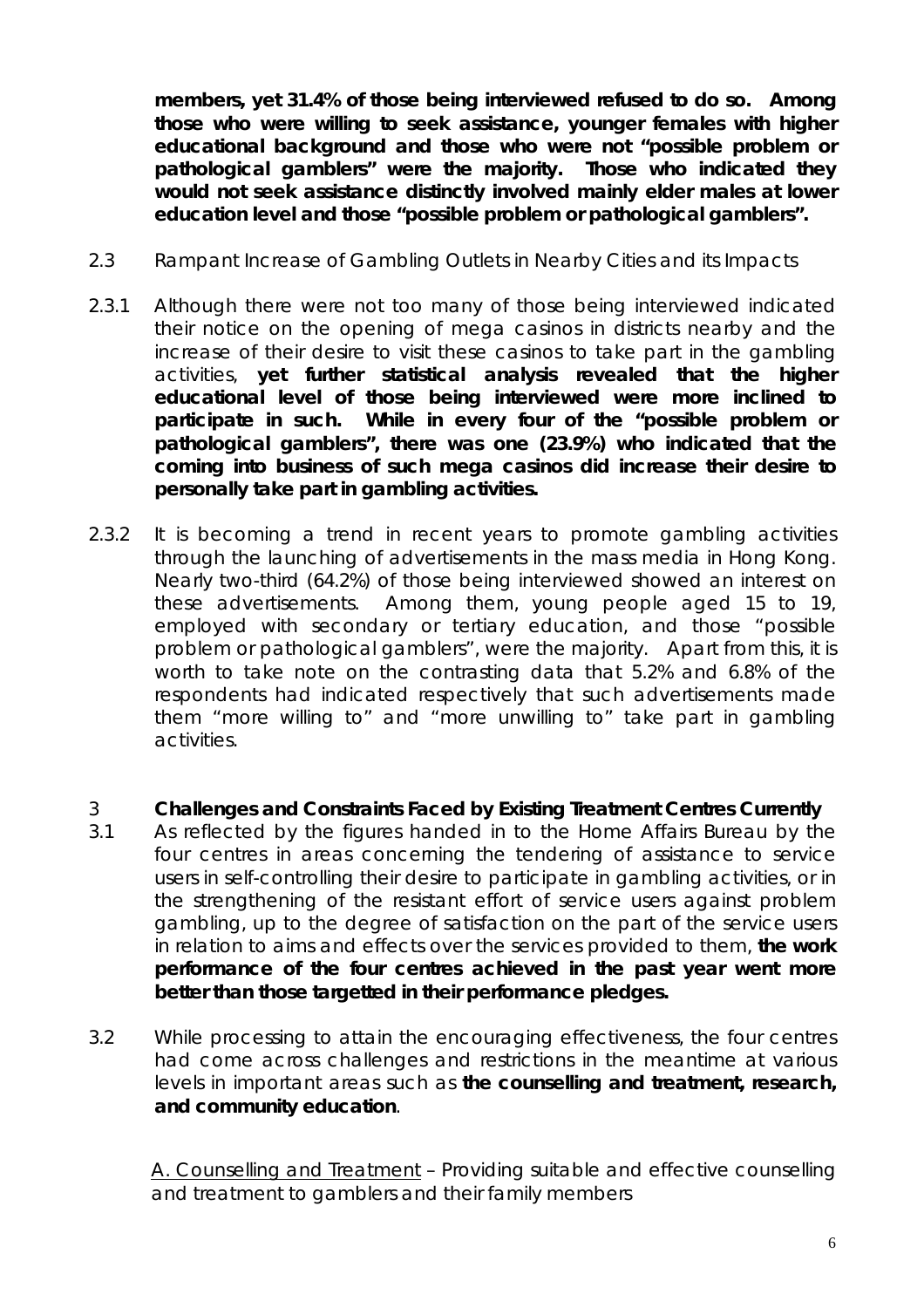- (i) The missions and service contents declared by the four centres showed a trend towards the offering of **"one-stop" multi services**. Such a service centre usually requires a large resource network to support the provision of the relevant multi services concerned in order to fulfill the operation of the one-stop service model because problem gambling often brings along problems relating to individual emotion and problem behaviour, broken family relationships as well as financial difficulties. Thus in the case of smaller scale service centres which were short of resources, many of the cases had to be referred to the other bodies concerned.
- (ii) In order to maintain the service quality with the increase of new cases in huge numbers, the four centres had adopted **a policy of priority**. It had been the prime objective of the four centres to provide gambling counselling and treatment, i.e. the responding to the major needs of the help seekers in time, and the fulfilling of the requirements on effective targets emphasized in the performance pledge of the Home Affairs Bureau. As a result of this most of the resources were placed on the handling of individual cases. Counsellors could only offer referral service to the help seekers or provide them with a limited follow-up through a telephone call. **The present method of calculation which counted solely the number of help seeking cases could not really reflect on the whole the enormous additional resources actually put in by the four centres.** To be selective some specialties of counsellors would be forfeitted, or other needs of service users perplexed by problem gambling would be overlooked, or ways on how to further assist family members of help seekers to relax from the anxieties would be put aside.
- (iii) The formation of a professional team is indispensable in order to put into practice the mission and performance pledge of a service centre. As gambling counselling is of a special service nature, the well-stocked experience in the relevant field is an important asset of a capable gambling counsellor. Thus most counsellors weighted heavily the exchange and sharing of experiences with co-workers in this same field through seminars and discussions so as to better equip one self. Yet the wish to keep on with further studies was not that easy to accomplish. **It was a common headache for gambling counsellors to squeeze out time and get a balance between the huge workload and continuous studies.**
- (iv) On the part of the funding mechanism and the opening up of services, the four centres received a yearly grant of \$3,500,000 and \$1,300,000 respectively from the Ping Wo Fund as the revenue for operation. The duration of the grant varied from two to three years. The four centres had to exercise extreme care on the allocation of this limited resources. First of all it was the problem with the centre site. Even the centres were willing to pay high rents the spaces that could be rented were relevantly small. When service users of the centre accumulated to a certain number, spaces available to be put into use were running short, then the quality of service was compromised. Under the circumstances that function rooms were all time occupied, the only way out was the reduction of service sessions or the activities be convened at outside borrowed locations.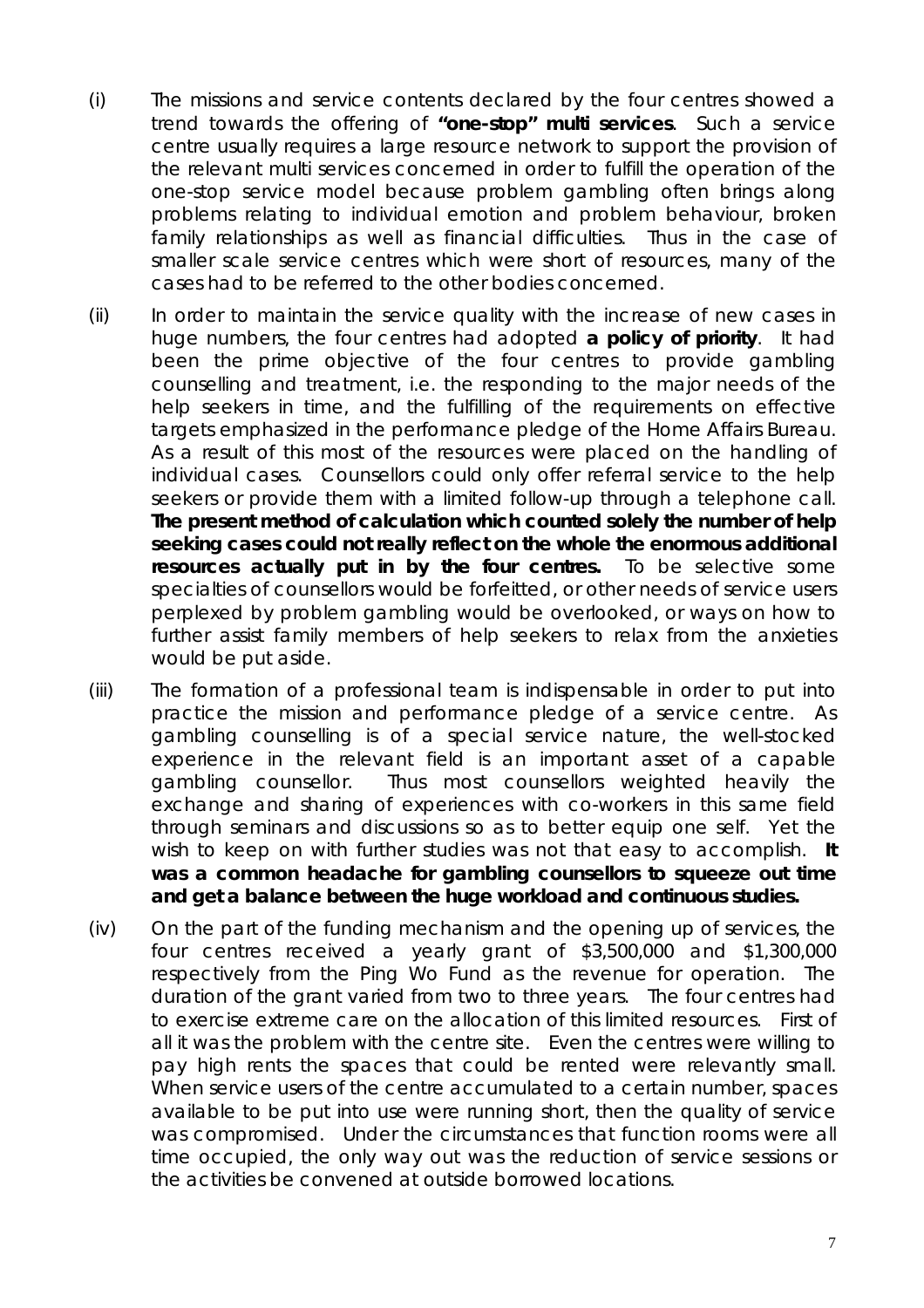- (v) Apart from the existence of a cap charge, the grant was also for a certain period only which affected negatively the service centres in the planning of long term service developments. The four centres were seriously disturbed by the uncertainty of future grant as it depended solely on the results of the evaluation of service effectiveness and the centres were not certain if the services could be continued. This funding mechanism had indirectly caused a loss of manpower resources. The cost of employing suitable staff for the service was one of the fixed expenditures of the service centres. The short-term contract and the incapability of the centres to offer market standard salaries had increased staff turn-over rate thus resulting in the lack of working hands.
- (vi) It was pointed out by people perplexed by problem gambling that quitting gambling is a harsh and long lasting fight. Although most of the service users agreed to the importance of self-controlling, they could hardly resist the temptations at every corner. All of them stressed that the hard wares (e.g. sites) and soft wares (e.g. counselling methods) provided by the service centres on their gambling treatment were of tremendous help to them. However the present funding model limited the service centres in their resource allocation to the steady keeping of a team of professional counsellors, the provision of better sites for activities, and having more counselling group sessions.
- (vii) Most of the service users revealed that they were directly or indirectly influenced by their family members in approaching counselling and treatment centres to help solve their various problems brought about by gambling. **Hong Kong is a community which mainly consists of Chinese people with family as the base. Family members of service users had been playing an important role in encouraging the latter to quit gambling. From this it can be observed that collaboration with family members of people perplexed by problem gambling, or the tendering of supportive services to family members of people concerned are worthy to push forward.**
- (viii) Pinpointing at the inadequate gambling counselling service, it was suggested by service users that the service centres should maintain a time to time follow up on their cases and that counsellors should keep contact with those who had already accomplished the counselling treatment by telephone, or that they be allowed to continuely taking part in mutual help group activities. The closing of service centres on Sundays and holidays caused inconvenience to those service users who had to attend to work during the weekdays. Therefore they suggested **the setting up of a "24 hour gambling counselling hotline" and the opening of the service centres on Sundays and holidays.** These supportive measures would enhance the effect of the services tendered. The increase in the number of mutual help groups and the expansion of site spaces were also requested by the service users for an improved service.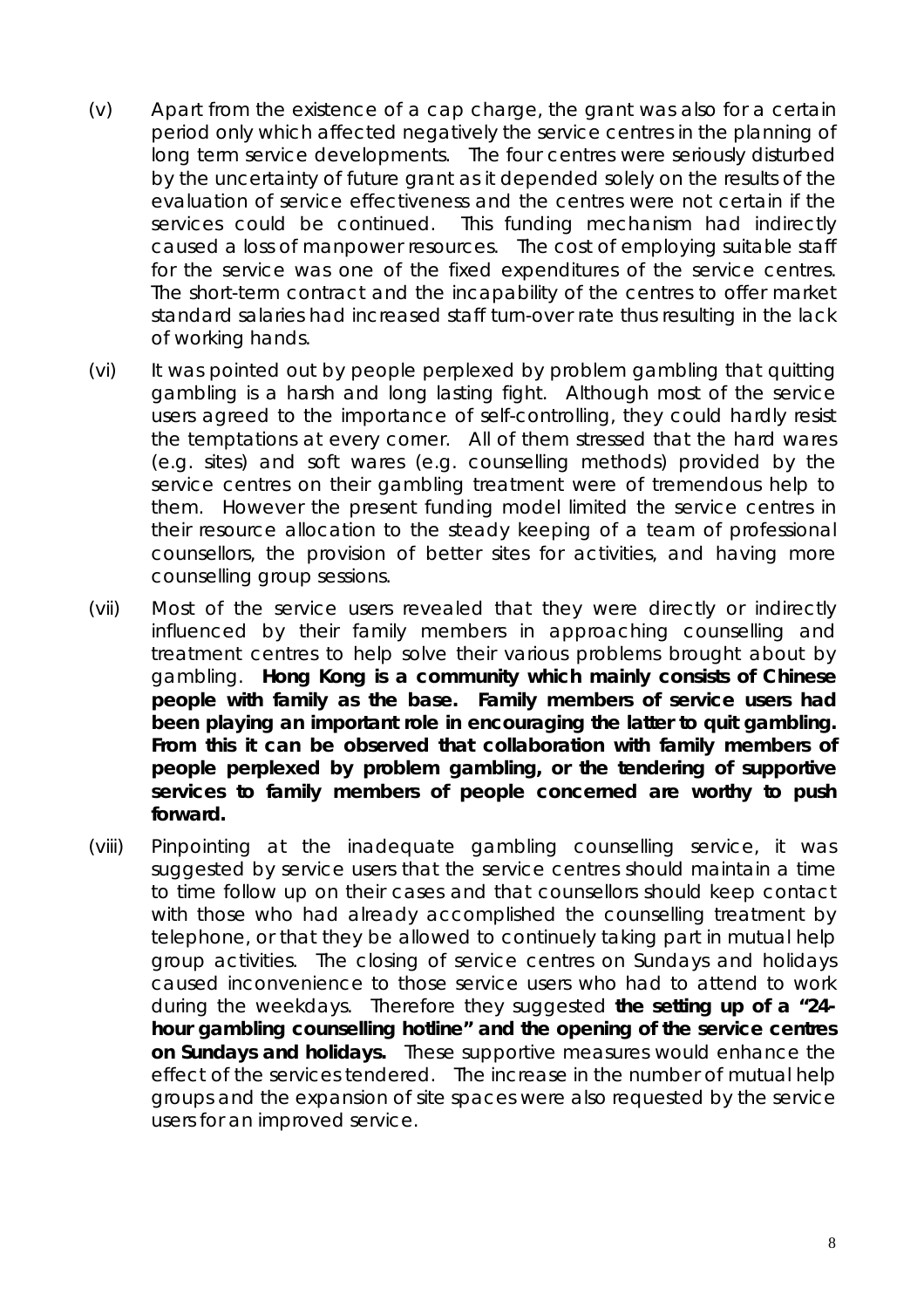(ix) The four centres unanimously agreed that it was insufficient to depend solely on the organizations to provide gambling counselling service in that the government should help break the walls and actively promote the services. In the process of opening up various kinds of preventive treatment service on damages brought by problem gambling, the service centres often had to double their efforts to proceed or had to shelve the relevant activities or programs due to the bureaucratic attitude of some of the government departments. Redundant hindrances were simply there when, for example, applying to the Lands Department for the hanging up and displaying of advertisement banners for promotional purposes, or conducting liaison and seeking co-operation respectively with district police stations and the education bodies.

B. Research and Development – To help develop local, professional methods to handle problem or pathological gambling behaviour

- (i) The four centres had been building up relevant data from help seeking cases since their inception. Such included the individual "socio-economic characteristics" of service users, the pattern and duration of their participation in gambling activities, the seriousness of perplexity brought by problem gambling. These materials provided valuable reference to the further knowledge and understanding on the causes of problem gambling, and for the local service development. By allowing and pushing forward co-operation between the four centres and research bodies and universities to compile and analyse the data and materials collected, an important base for current and future development of the service could be founded. Besides, Hong Kong as a beginner, the borrowing of overseas experience to integrate with the actual local conditions in helping develop local professional methods to handle problem gambling had been a pricinpal work target of the four centres. For example in the past, various kinds of seminars were held putting together local and overseas academics with professionals concerned to exchange opinions and share experience on topics relating to the causes and treatment of problem gambling and its cultural specialties; intensifying the reliability of the screening tools; evaluating the problem gambling counselling approaches and the training effect of local professional gambling counsellors, etc.
- (ii) Data revealed that the four centres had done a good job in the training of local professional gambling counsellors. This was especially so with the longer standing service centres. The professional training sessions and number of people trained were well above the set targets.
- (iii) **Many of the centre organizers and counsellors being interviewed expressed regrets on the situation that the relevant stakeholders were not discharging the appropriate synergy due to the lack of a precise policy relating to the preventive treatment on problem gambling. They felt the government should not tie itself up in only supporting and approving the grant of funds by the Ping Wo Fund but to take up a positive attitude in promoting the cooperation across different fields.** Among these relevant stakeholders, apart from the four centres and certain non-government organizations, the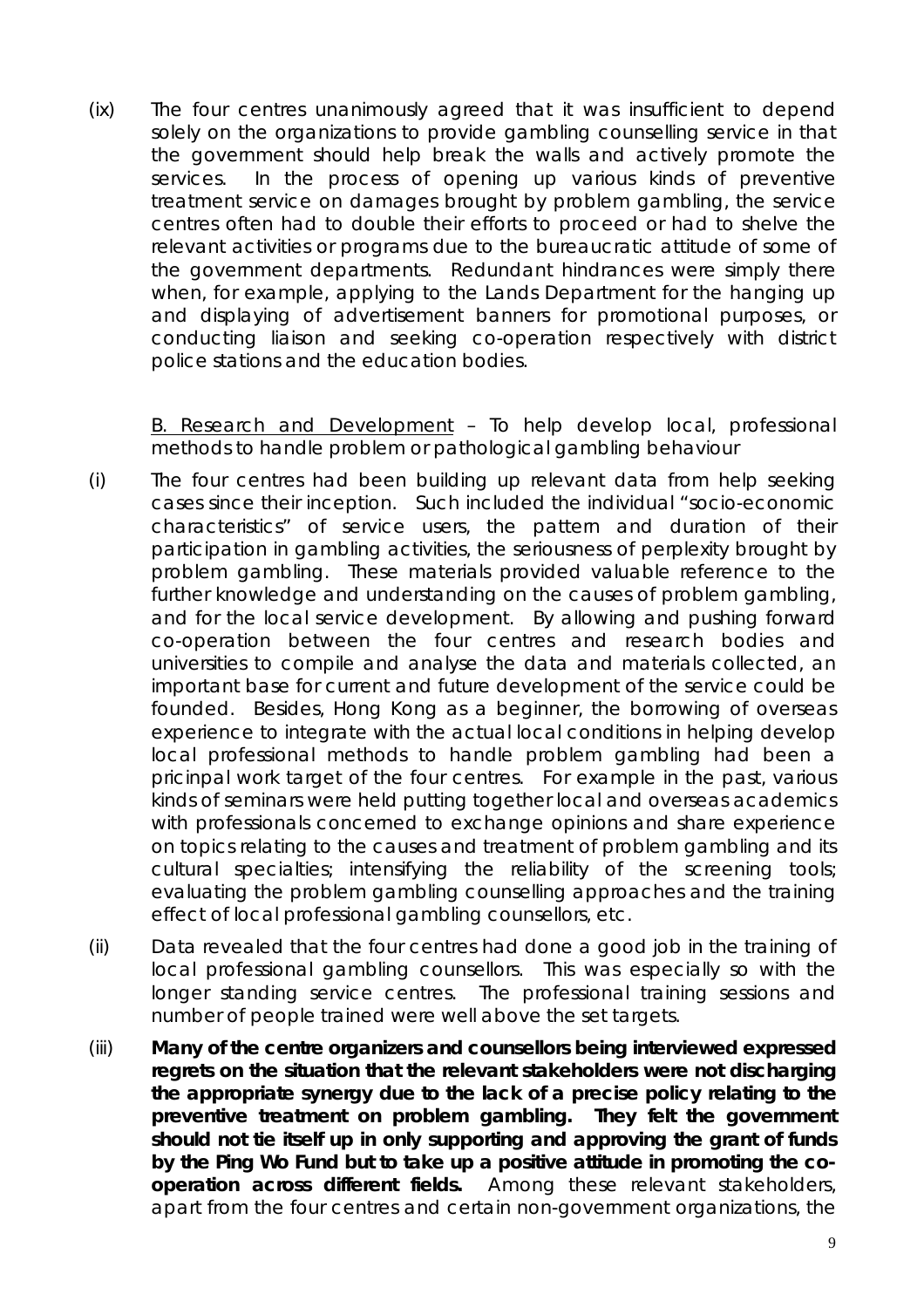Hong Kong Jockey Club is the only body authorized by the government to operate in the lottery, football and horse bettings. The government was supposed to take up a more active role in pushing the operator to pay prorata tax revenue for the preventive treatment on problem gambling. At the same time the government should take the lead to strengthen the preventive education and to provide high quality service for people perplexed by problem gambling hence avoiding the problem gambling being further deteriorated.

(iv) The government could provide funds for research studies thus enabling the establishment of partnership between universities and related service centres, or finance civil organizations to organize activities such as the recent "No Gambling Festival 2008" thus enhancing a greater synergy from their collaboration It was also proposed by gambling counsellors being interviewed that **the government should set up a data base**, abiding with Personal Data (privacy) Ordinance, to follow the practice of the Narcotics Division in regularly announcing the total number of people taking soft drugs and the number of people in different age groups receiving service etc. Through such a data base the present state of problem or pathological gamblers in Hong Kong would be ready in hand and would present a clearer picture on problem gambling thus enabling more effective service planning.

C. Public and Community Education – Providing information on the prevention of problem gambling for public and community education.

- (i) The four centres were to provide information in respect of the prevention of problem gambling for public and community education. According to the number of the educational activities organized within the communities, the four centres had all fulfilled the yearly service indicator requirement.
- (ii) There were discussions among service users with their "experienced" status on the effects of preventive treatment on problem gambling. Hong Kong has been adopting a "regulated gambling policy" and the Hong Kong Jockey Club is the major operator of the gaming industry. It was pointed out by service users that the advertising effect of vigilance on damages brought by problem gambling was inadequate and that the "wordings are too small" and "not clear" on relevant notices and promotional advertisements. Besides, contradictions were observed in the manners of adopting of a regulated gambling policy and the promoting of gambling activities by the Hong Kong Jockey Club in that there were few acts purposed for the former but the latter was served with overwhelming advertisements of attraction. Although most of the respondents were well aware of the damages that would be brought by the participation in gambling activities, many of them interpreted the damages as just the bearing of debts. Quite a number of service users suggested that the various kinds of damages brought by gambling and their seriousness should be clearly cited in the promotional activities so that the general public's alertness in the prevention of problem gambling could be increased
- (iii) To sum up, it was opined by service users that a correct concept on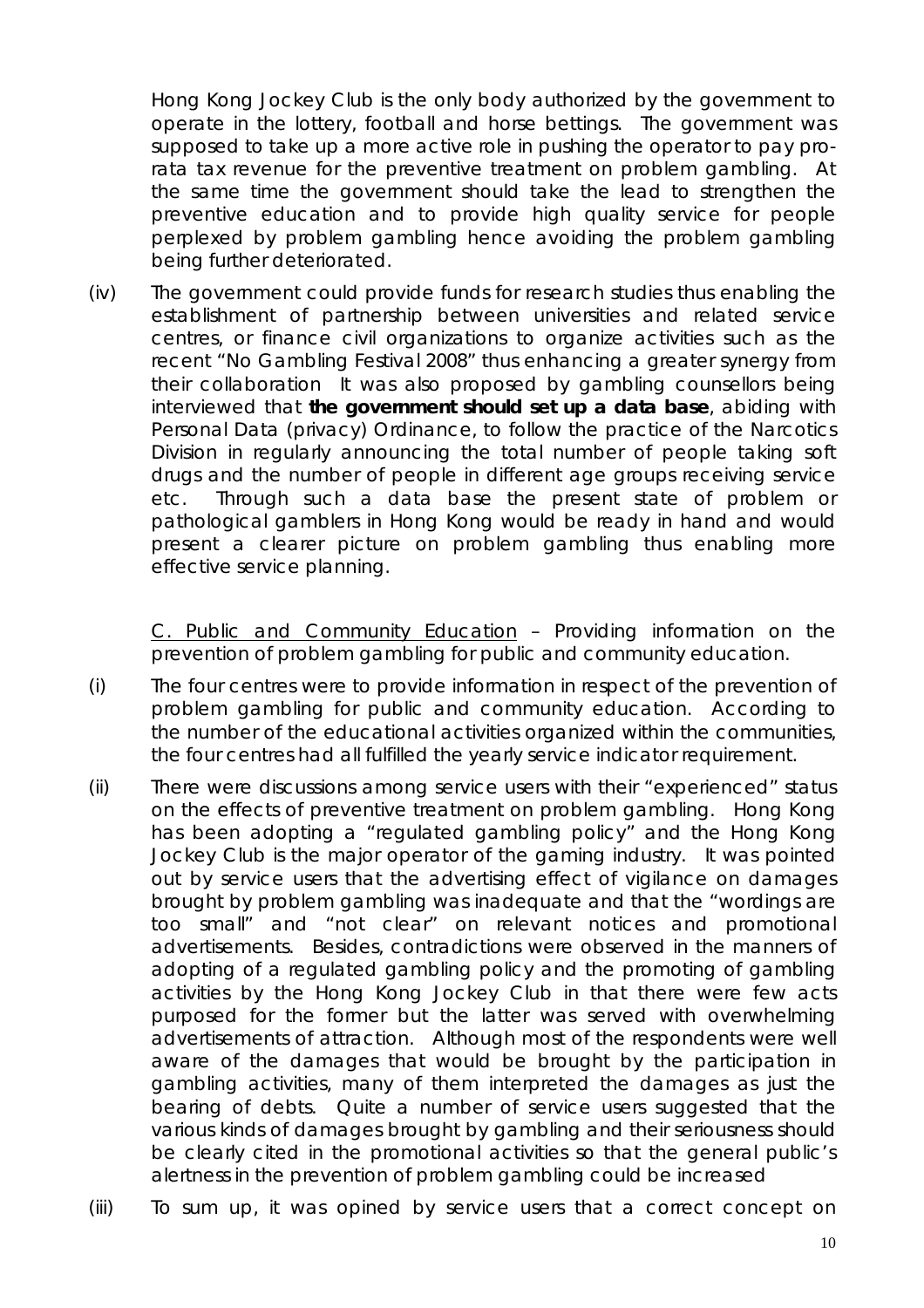gambling and a healthy outlook on life should be delivered to all in their childhood through education. Otherwise, whatever scale of gambling counselling or provision of treatment service would not be able to bring a radical remedy.

#### 4. **Conclusion**

- 4.1 Gambling, or the gaming industry, is undoubtedly a knife with sharp edges on both sides. The positive and negative impact induced thereof brought up loads of studies and discussions. Whatsoever stakeholders of the society, they must attach much importance on this subject because it involves or affects a wide range of different areas such as the morals, the laws, the leisure, the family, the economy, the tourism, or even the field of sports as well.
- 4.2 As at present, there is yet a most effective treatment model to handle problem or pathological gambling in the eastern or western societies. The major counselling and treatment target of the western society rests on the theories of **"responsible gambling"** and **"harm-reduction gambling"** which are gradually becoming acceptable by all in Hong Kong too.
- 4.3 Currently, the history of Hong Kong in the provision of professional gambling counselling and treatment service is short when compared with North American countries and Australia. That said, **the four centres together with other civil bodies offering similar services had in fact provided an indispensable safety net for people and their family members perplexed by problem gambling.**
- 4.4 In the days to come, Hong Kong has to engineer for the relevant policies and services under the circumstances of the rapidly growing gaming industries in Asian countries. Perhaps the SAR government needs to adopt a more active and practical role to deal with this on one hand, while on the other the major stakeholders of the society such as the nongovernment organizations, churches, educational sector, families, as well as the Hong Kong Jockey Club which all possess important and unique functions should bring to their full play by working closely in coordination on top of their own respective roles, then the negative impact brought by problem gambling on the society could be cut down.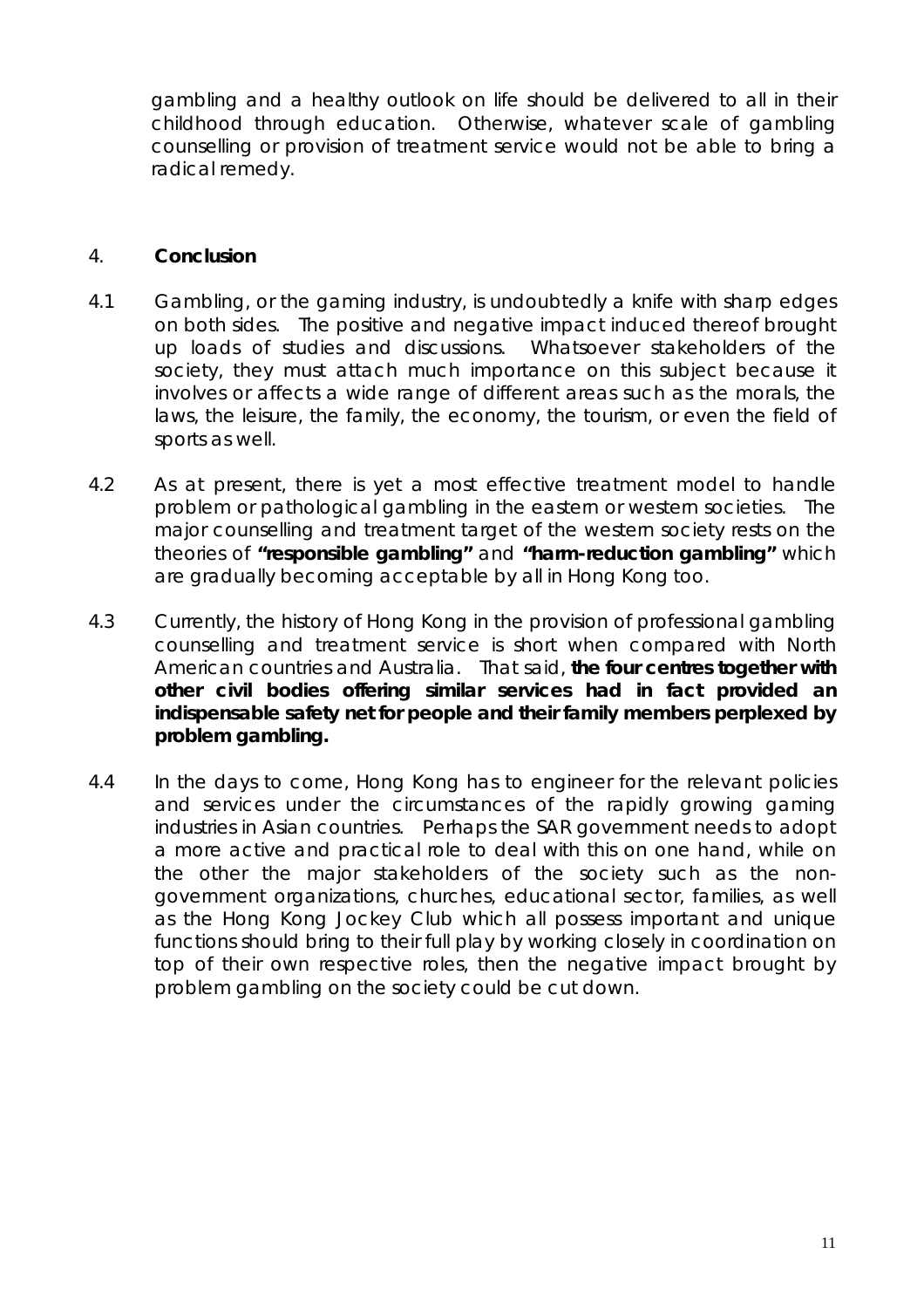## 5 Recommondations

#### 5.1 To promote actively the involvement of stakeholders in bringing a greater synergy

5.1.1 Although the number of problem gamblers and their family members only took up a small portion of participants in gambling activities, yet the provision of appropriate counselling and treatment services to them is absolutely necessary. The government should maintain a close liaison with all stakeholders, such as the Hong Kong Jockey Club, non-government organizations offering gambling counselling services, schools, civil organizations, law enforcement agencies, churches etc, to enable the effective allocation of resources and co-ordination on matters relating to treatment, advertisement, education etc. If the Home Affairs Bureau is to remain as the body taking care of gambling policies and affairs, it is proposed that the Bureau should take up a more dynamic, strategic and contextual role, balancing itself between a highly active intervening and a laissez-faire attitude.

#### 5.2 Collaborative efforts with nearby cities for combating problem gambling

- 5.2.1 The fast growing of the gaming industry in Macau would be bringing undesirable impact on the Hong Kong society. This study revealed more and more young and educated middle class people were planning their family holiday tours to Macau, and would directly or indirectly contact with the grand new casinos there. In addition, the existing problem or pathological gamblers would remain the routine attendants of the Macau gaming industry. Under such circumstances, the gambling treatment centres of Hong Kong and Macau (e.g. the "Resilience Centre – Problem Gambling Prevention and Treatment Centre" of the Macau SAR Government Social Work Bureau) could strengthen the co-operation between themselves to complement each other. Therefore it is proposed to establish a case referral or service follow-up system between Hong Kong and Macau.
- 5.2.2 To set up a data base in relation to the prevention on problem gambling with Hong Kong as the central point involving districts around such as Macau, Singapore, Malaysia, Taiwan etc. Information contained in the **data base** would cover the characteristics and needs of service users, the handling methods, research study results etc, in order to facilitate local studies focusing on "gambling problems", "the handling of problem gambling", and other related social conditions to help defining long term policies in this respect.